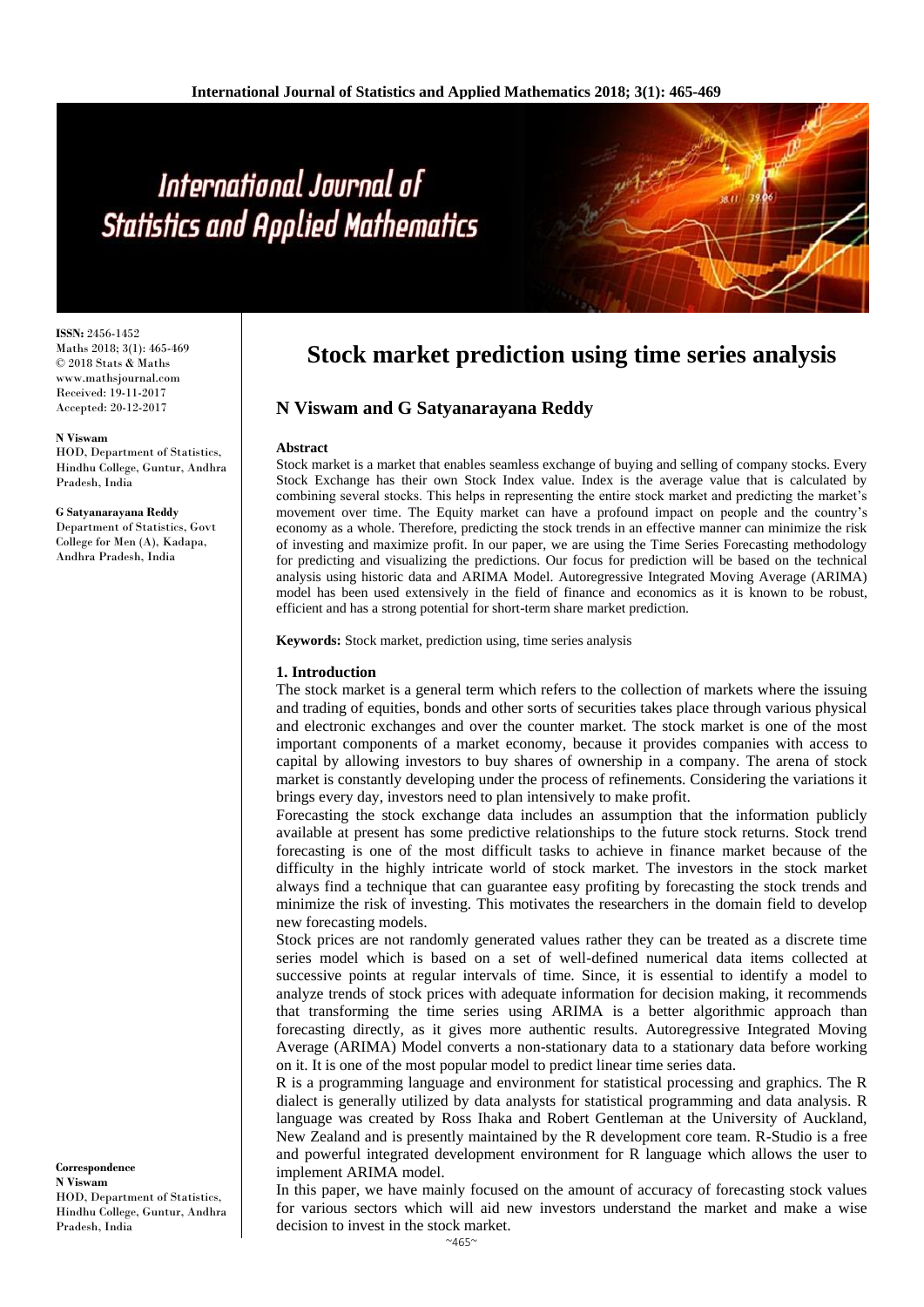### **2. Literature Survey**

The author [Banerjee D]  $^{[1]}$  has tried to develop a model that helps forecast the future Indian stock market values, based on the past information collected on the monthly closing stock indices. Using ARIMA model he has predicted the future stock indices which have strong performance on the economy of India.

The authors [Ayodele A] [Adebiyi]<sup>[2]</sup> have used the ARIMA model to develop a process of building stock price predictive model by taking data from NYSE and NSE. Artificial Neural Networks (ANNs) model is popular for its ability to make patterns from data and deduce solution from unknown data. The obtained results from real-life data reveals the potential strength of ARIMA models in short-term prediction that can aid investor's decsion making process.

The authors [Devi, B. Uma] [D. Sundar]  $[P.$  Alli.]  $^{[3]}$  has applied ARIMA to solve the real world problems of the stock market by forecasting the stock prices with the top four companies in Nifty Midcap-50 using MATLAB along with performance measure.

The authors [Jarrett] [E. Jeffrey] [Eric Kyper] [4] have used ARIMA as both analytical and forecasting models in the PACAP‐CCER China Database, developed by the Pacific.

The authors [J. Contreras][R. Espinola ][F. J. Nogales][A.J. Conejo] [5] have provided a method of using ARIMA model for predicting or forecasting electricity price more specifically of the next day.

The authors [Prapanna Mondal] [Labani Shit] [Saptarsi Goswami]<sup>[6]</sup> have conducted a study to predict amount of accuracy for various sectors of Indian stocks using ARIMA model. As a result it has been found that accuracy of in predicting stock prices using ARIMA model is above 85%.

The authors  $[M, Angadi]$  [A. Kulkarni]<sup>[7]</sup> have attempted to develop a model for predicting the trends of stock market based on the technical analysis using historical time series stock market data and ARIMA model. The experimental results reveal that the potential of ARIMA model to predict future indices of stock price is strong. This provide guidance for the investors in the to make a decision of profitable investment in stock market.

### **3. Implementation**

For in-depth understanding and visualization of results, we have used two different techniques for stock prediction.

### **3.1 QuantMod package**

In this approach we have collected data from Google Finance and Yahoo Finance using R script. The appropriate ticker symbol needs to be specified to load data from the above sources. The OHLC data cannot be downloaded directly from Google Finance, we need to call the getSymbols method. By default it uses Yahoo for data retrieval.

### **3.1.1 First step is to install the Quant Mod package**

install. packages (quantmod') Next, we need to select a secure CRAN Mirror CRAN Mirror allows us to select a download site close to us for better bandwidth/latency.

### **Add the QuantMod library**

library ("quantmod")

### **3.1.2 To retrieve data set from Quant Mod**

get Symbols ("AAPL") AAPL For retrieving data of a particular period Get Symbols ("AAPL", from=2016-01-01", to="2017-01-01") We can obtain the first several rows of a data set using the head function head (AAPL)

### **3.1.4 Plot Visualization using charts**

chart Series (MSFT) chart Series (MSFT, subset="2017-01: 2017-06") By default it shows the OHLC data and the volume data For detailed analysis we can use add MACD and add B Bands Moving Average Convergence Divergence (MACD) is a centred oscillator that fluctuates above and below the zero line. It helps us analyse the strength, weakness or direction of momentum of a security's move. BBands allows us to compare the volatility and price levels of a stock over a period of time.

### **3.1.5 View and analyse results**

To get the short-term predictions, correlations can be found out once we plot the results.

The default MACD formula used in almost all charting packages is - MACD 12,26,9 The MACD line is plotted by taking the difference between the value of 12 day and 26 day Exponential Moving Average (EMA). The difference between the 26 day EMA and 12 day EMA gives the MACD line. Then a 9 day EMA of the MACD line is superimposed over the MACD as a 'signal line'.

MACD produces signals from 3 sources for prediction

- 1. MACD/signal line crossovers They are the most common signals sent out but are not very reliable as most of the times it sends a false signal. When the MACD line crosses above the signal line it is considered as bullish moving average and when the MACD is below the signal line it is considered as bearish moving average crossover.
- 2. MACD central line crossover MACD line below the centre line crossing over the centre line indicates bullish crossover and vice versa.
- 3. Divergence with price It is the least frequent signal that MACD generates but it the most powerful and reliable signal. In an uptrend, when price makes a higher high, but the MACD line makes a lower high diverging with the actual price. In a downtrend, divergence occurs when price makes a lower low but the MACD line makes a higher low. Whenever a divergence is spotted, there is a higher chance of price retracement.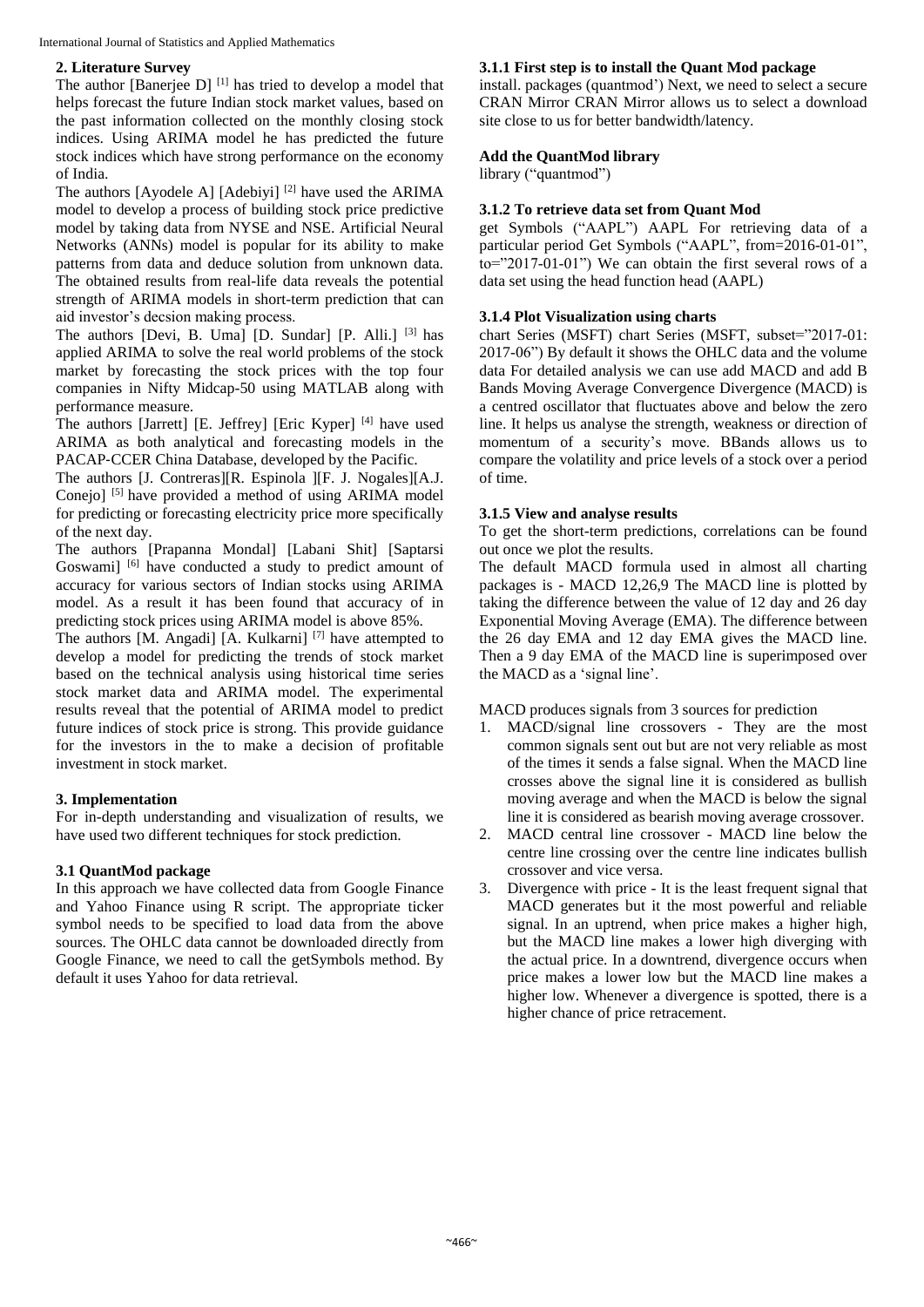|                  |        |        |        |        |           | AAPL. Open AAPL. High AAPL. Low AAPL. Close AAPL. Volume AAPL. Adjusted |
|------------------|--------|--------|--------|--------|-----------|-------------------------------------------------------------------------|
| $2015 - 01 - 02$ | 111.39 | 111.44 | 107.35 | 109.33 | 53204600  | 103.86647                                                               |
| $2015 - 01 - 05$ | 108.29 | 108.65 | 105.41 | 106.25 | 64285500  | 100.94039                                                               |
| $2015 - 01 - 06$ | 106.54 | 107.43 | 104.63 | 106.26 | 65797100  | 100.94989                                                               |
| $2015 - 01 - 07$ | 107.20 | 108.20 | 106.70 | 107.75 | 40105900  | 102.36544                                                               |
| $2015 - 01 - 08$ | 109.23 | 112.15 | 108.70 | 111.89 | 59364500  | 106.29853                                                               |
| $2015 - 01 - 09$ | 112.67 | 113.25 | 110.21 | 112.01 | 53645500  | 106.41255                                                               |
| $2015 - 01 - 12$ | 112.60 | 112.63 | 108.80 | 109.25 | 49650800  | 103.79047                                                               |
| $2015 - 01 - 13$ | 111.43 | 112.80 | 108.91 | 110.22 | 67091900  | 104,71200                                                               |
| $2015 - 01 - 14$ | 109.04 | 110.49 | 108.50 | 109.80 | 48956600  | 104.31299                                                               |
| $2015 - 01 - 15$ | 110.00 | 110.06 | 106.66 | 106.82 | 60014000  | 101.48190                                                               |
| $2015 - 01 - 16$ | 107.03 | 107.58 | 105.20 | 105.99 | 78513300  | 100.69338                                                               |
| $2015 - 01 - 20$ | 107.84 | 108.97 | 106.50 | 108.72 | 49012100  | 103.28696                                                               |
| $2015 - 01 - 21$ | 108.95 | 111.06 | 108.27 | 109.55 | 48575900  | 104.07549                                                               |
| $2015 - 01 - 22$ | 110.26 | 112.47 | 109.72 | 112.40 | 53796400  | 106.78306                                                               |
| $2015 - 01 - 23$ | 112.30 | 113.75 | 111.53 | 112.98 | 46051200  | 107.33408                                                               |
| $2015 - 01 - 26$ | 113.74 | 114.36 | 112.80 | 113.10 | 55615000  | 107.44807                                                               |
| $2015 - 01 - 27$ | 112.42 | 112.48 | 109.03 | 109.14 | 95568700  | 103.68597                                                               |
| $2015 - 01 - 28$ | 117.63 | 118.12 | 115.31 | 115.31 | 146477100 | 109.54764                                                               |
| $2015 - 01 - 29$ | 116.32 | 119.19 | 115.56 | 118.90 | 84436400  | 112.95824                                                               |
| $2015 - 01 - 30$ | 118.40 | 120.00 | 116.85 | 117.16 | 83745500  | 111.30518                                                               |
| $2015 - 02 - 02$ | 118.05 | 119.17 | 116.08 | 118.63 | 62739100  | 112.70172                                                               |
| $2015 - 02 - 03$ | 118.50 | 119.09 | 117.61 | 118.65 | 51640300  | 112.72072                                                               |
| $2015 - 02 - 04$ | 118.50 | 120.51 | 118.31 | 119.56 | 70149700  | 113.58526                                                               |
| $2015 - 02 - 05$ | 120.02 | 120.23 | 119.25 | 119.94 | 42246200  | 114.39597                                                               |
| $2015 - 02 - 06$ | 120.02 | 120.25 | 118.45 | 118.93 | 43372000  | 113.43264                                                               |
| $2015 - 02 - 09$ | 118.55 | 119.84 | 118.43 | 119.72 | 38889800  | 114,18613                                                               |
| $2015 - 02 - 10$ | 120.17 | 122.15 | 120.16 | 122.02 | 62008500  | 116.37981                                                               |
| $2015 - 02 - 11$ | 122.77 | 124.92 | 122.50 | 124.88 | 73561800  | 119.10761                                                               |
| $2015 - 02 - 12$ | 126.06 | 127.48 | 125.57 | 126.46 | 74474500  | 120.61459                                                               |
| $2015 - 02 - 13$ | 127.28 | 127.28 | 125.65 | 127.08 | 54272200  | 121.20593                                                               |
| $2015 - 02 - 17$ | 127.49 | 128.88 | 126.92 | 127.83 | 63152400  | 121.92125                                                               |
| $2015 - 02 - 18$ | 127.63 | 128.78 | 127.45 | 128.72 | 44082300  | 122.77013                                                               |
| $2015 - 02 - 19$ | 128.48 | 129.03 | 128.33 | 128.45 | 37362400  | 122.51260                                                               |
| $2015 - 02 - 20$ | 128.62 | 129.50 | 128.05 | 129.50 | 48948400  | 123.51408                                                               |
| $2015 - 02 - 23$ | 130.02 | 133.00 | 129.66 | 133,00 | 70974100  | 126.85228                                                               |



# **3.2 By importing data set in R**

<u> Albaltita</u>

**Illinoine-allicane** 

iddhillid

We have downloaded the historical data of APPLE from Yahoo Finance. The historical data of any company can be downloaded. A csv file is generated which we will import in R studio for our analysis.

### **3.2.1 Importing the data**

**All Server Addition of the Continue of the Continue of Allian Continue of Allian Continue of Allian Continue of The Continue of The Continue of The Continue of The Continue of The Continue of The Continue of The Continue** 

Mil.JL Iran

aapl=read.csv("C:\\Users\\Laptop\\Downloads\\AAPL.csv",he ader=T) head (aapl)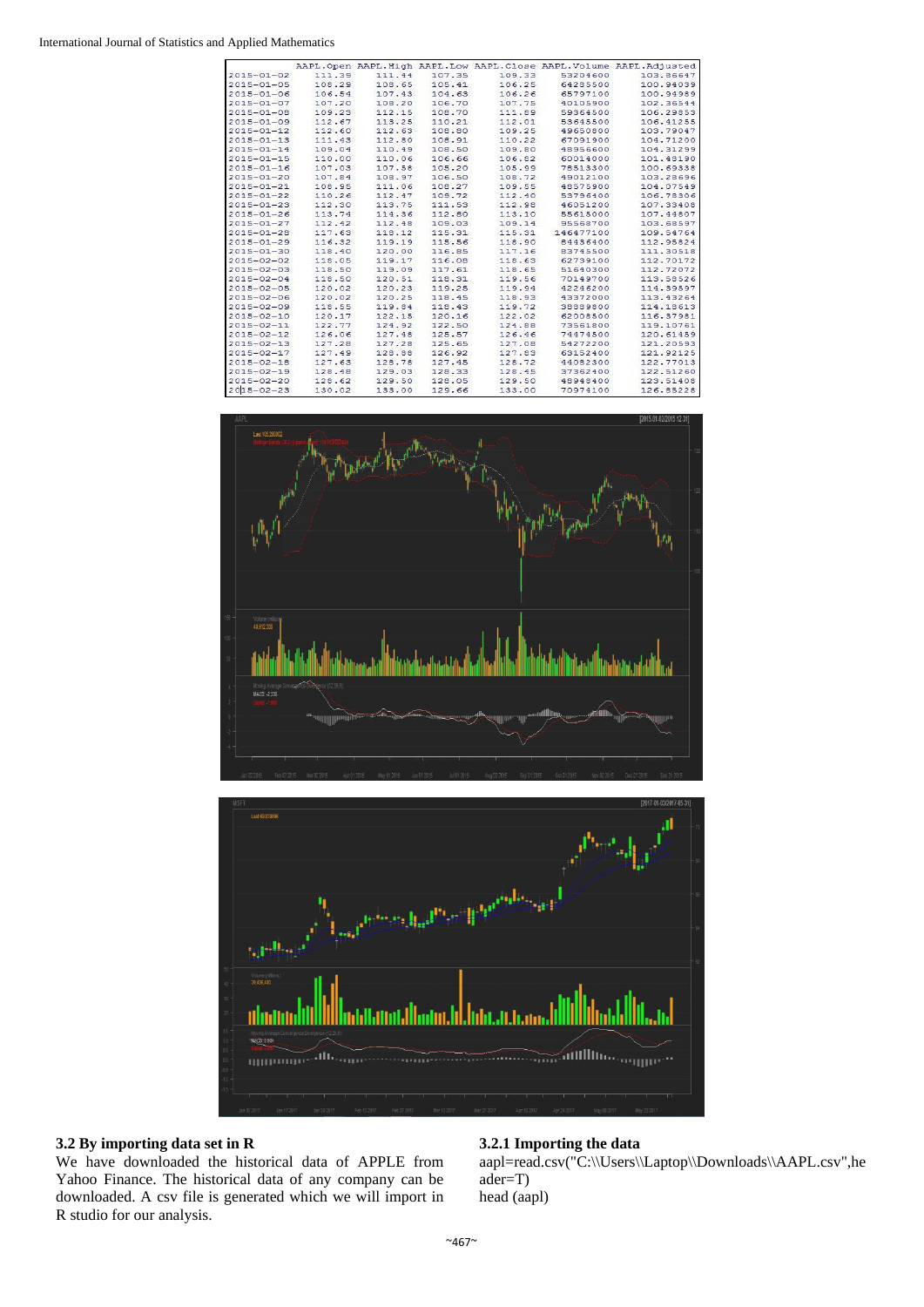### **3.2.2 Creating a time series function**

In our data the closing prices are listed in the  $5<sup>th</sup>$  column, we use the ts() function to create time series. We have taken data from October 2015 to October 2017.

aapl.ts=ts(rev(aapl)<sup>[5]</sup>, start=c (2015, 10), end=c (2017, 10),  $freq=12$ 

aapl. ts

In addition, we also take the log of values and place them both in an accessible data frame. We have saved the closing values and the log values in a separate file.

>aapl=data. frame (closing=aapl. ts, lclosing=log(aapl. ts))

> save (aapl, file="aapl. df. RData")

> load ("aapl. df. RData")

### **3.2.3 Plotting the stock values**

Plot the data frame x-axis year and y-axis closing price plot (aapl\$closing, main="AAPLE Stock Prices(APPLE)", lwd=2,sub="October 2015 to October 2017",ylab="Closing Price")

### **3.3 Decomposition**

The function stl() removes the seasonal component from the data set and the trend is found after smoothening the remainder.

aapl. stl=stl (aapl \$closing, s. window="periodic") plot (aapl. stl, main="APPLE Stock decomposition")

### **3.4 Forecasting using stl()**

We use the forecast package to predict the stock price over the next 2 years. Prediction method=ARIMA Model

h=24 (Predict 2 years into the future)

level =95 (95% confidence level)

install. packages ('forecast')

library (forecast)

aapl. f=forecast (aapl. stl, method="arima", h=24, level=95) plot (aapl. f, ylab="Stock Price", xlab="Year", sub="Forecast from October 2017 to October 2019")

|                  |        |        |        |        |           | AAPL. Open AAPL. High AAPL. Low AAPL. Close AAPL. Volume AAPL. Adjusted |
|------------------|--------|--------|--------|--------|-----------|-------------------------------------------------------------------------|
| $2015 - 01 - 02$ | 111.39 | 111.44 | 107.35 | 109.33 | 53204600  | 103.86647                                                               |
| $2015 - 01 - 05$ | 108.29 | 108.65 | 105.41 | 106.25 | 64285500  | 100.94039                                                               |
| $2015 - 01 - 06$ | 106.54 | 107.43 | 104.63 | 106.26 | 65797100  | 100.94989                                                               |
| $2015 - 01 - 07$ | 107.20 | 108.20 | 106.70 | 107.75 | 40105900  | 102.36544                                                               |
| $2015 - 01 - 08$ | 109.23 | 112.15 | 108.70 | 111.89 | 59364500  | 106.29853                                                               |
| $2015 - 01 - 09$ | 112.67 | 113.25 | 110.21 | 112.01 | 53645500  | 106.41255                                                               |
| $2015 - 01 - 12$ | 112.60 | 112.63 | 108.80 | 109.25 | 49650800  | 103.79047                                                               |
| $2015 - 01 - 13$ | 111.43 | 112.80 | 108.91 | 110.22 | 67091900  | 104.71200                                                               |
| $2015 - 01 - 14$ | 109.04 | 110.49 | 108.50 | 109.80 | 48956600  | 104.31299                                                               |
| $2015 - 01 - 15$ | 110.00 | 110.06 | 106.66 | 106.82 | 60014000  | 101.48190                                                               |
| $2015 - 01 - 16$ | 107.03 | 107.58 | 105.20 | 105.99 | 78513300  | 100.69338                                                               |
| $2015 - 01 - 20$ | 107.84 | 108.97 | 106.50 | 108.72 | 49012100  | 103.28696                                                               |
| $2015 - 01 - 21$ | 108.95 | 111.06 | 108.27 | 109.55 | 48575900  | 104.07549                                                               |
| $2015 - 01 - 22$ | 110.26 | 112.47 | 109.72 | 112.40 | 53796400  | 106.78306                                                               |
| $2015 - 01 - 23$ | 112.30 | 113.75 | 111.53 | 112.98 | 46051200  | 107.33408                                                               |
| $2015 - 01 - 26$ | 113.74 | 114.36 | 112.80 | 113.10 | 55615000  | 107.44807                                                               |
| $2015 - 01 - 27$ | 112.42 | 112.48 | 109.03 | 109.14 | 95568700  | 103.68597                                                               |
| $2015 - 01 - 28$ | 117.63 | 118.12 | 115.31 | 115.31 | 146477100 | 109.54764                                                               |
| $2015 - 01 - 29$ | 116.32 | 119.19 | 115.56 | 118.90 | 84436400  | 112.95824                                                               |
| $2015 - 01 - 30$ | 118.40 | 120.00 | 116.85 | 117.16 | 83745500  | 111.30518                                                               |
| $2015 - 02 - 02$ | 118.05 | 119.17 | 116.08 | 118.63 | 62739100  | 112,70172                                                               |
| $2015 - 02 - 03$ | 118.50 | 119.09 | 117.61 | 118.65 | 51640300  | 112.72072                                                               |
| $2015 - 02 - 04$ | 118.50 | 120.51 | 118.31 | 119.56 | 70149700  | 113.58526                                                               |
| $2015 - 02 - 05$ | 120.02 | 120.23 | 119.25 | 119.94 | 42246200  | 114.39597                                                               |
| $2015 - 02 - 06$ | 120.02 | 120.25 | 118.45 | 118.93 | 43372000  | 113.43264                                                               |
| $2015 - 02 - 09$ | 118.55 | 119.84 | 118.43 | 119.72 | 38889800  | 114.18613                                                               |
| $2015 - 02 - 10$ | 120.17 | 122.15 | 120.16 | 122.02 | 62008500  | 116.37981                                                               |
| $2015 - 02 - 11$ | 122.77 | 124.92 | 122.50 | 124.88 | 73561800  | 119.10761                                                               |
| $2015 - 02 - 12$ | 126.06 | 127.48 | 125.57 | 126.46 | 74474500  | 120.61459                                                               |
| $2015 - 02 - 13$ | 127.28 | 127.28 | 125.65 | 127.08 | 54272200  | 121.20593                                                               |
| $2015 - 02 - 17$ | 127.49 | 128.88 | 126.92 | 127.83 | 63152400  | 121.92125                                                               |
| $2015 - 02 - 18$ | 127.63 | 128.78 | 127.45 | 128.72 | 44082300  | 122.77013                                                               |
| $2015 - 02 - 19$ | 128.48 | 129.03 | 128.33 | 128.45 | 37362400  | 122.51260                                                               |
| $2015 - 02 - 20$ | 128.62 | 129.50 | 128.05 | 129.50 | 48948400  | 123,51408                                                               |
| $2015 - 02 - 23$ | 130.02 | 133.00 | 129.66 | 133.00 | 70974100  | 126.85228                                                               |